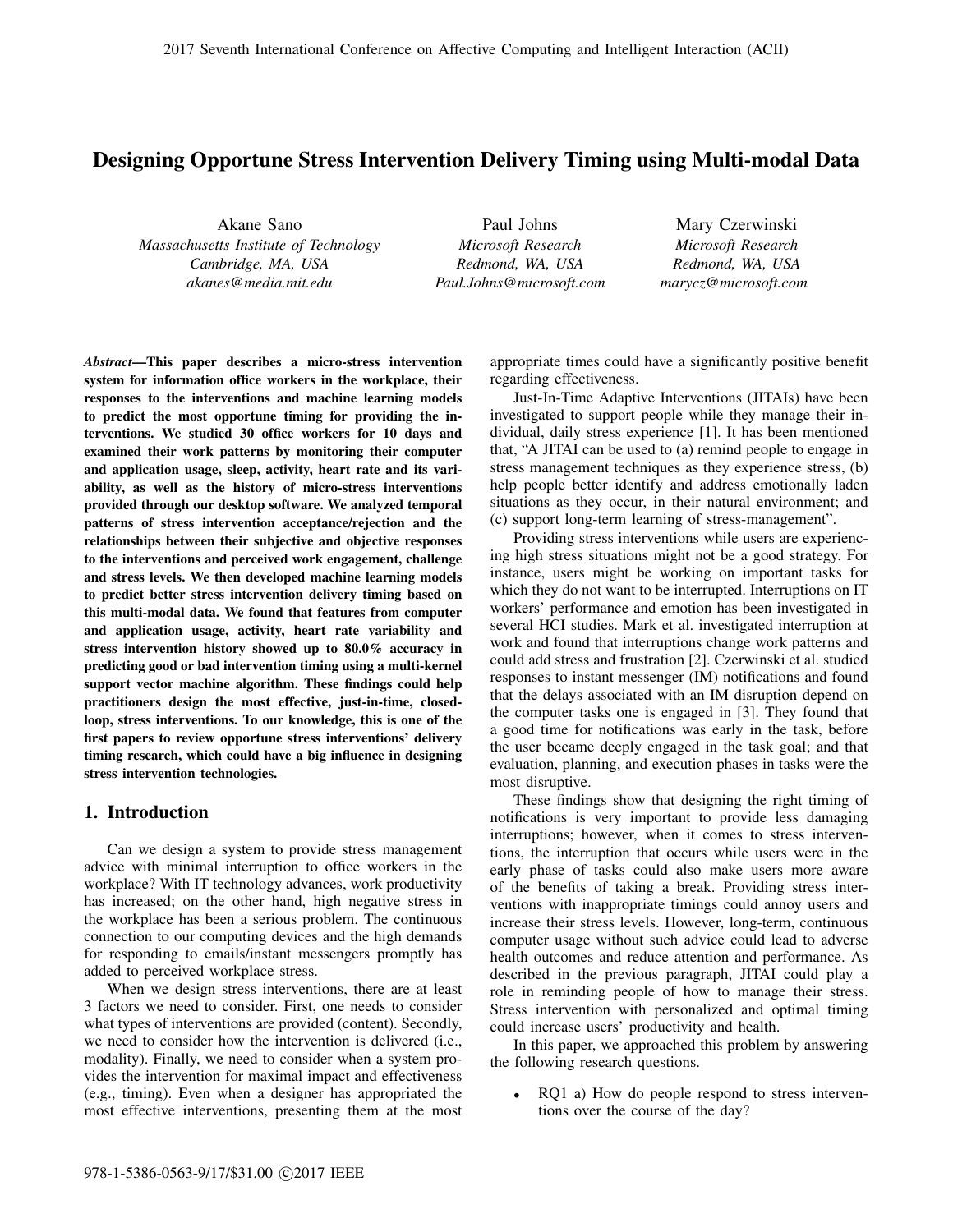- RQ1 b) Does it relate to their emotion, stress, work engagement, and challenges?
- RQ1 c) Are stress interventions provided at opportune timing more effective in reducing stress?
- RQ2 a) With multi-modal data from information workers, how accurately can we predict better stress intervention delivery timing? Which signals can best predict that delivery timing?

To answer these questions, we (1) developed a system that provides micro-stress interventions to office workers in the office environment, (2) collected multi-modal, physiological and behavioral data from 30 office workers through a 10 business day study, (3) analyzed the data to understand their stress profiles and responses to micro-stress interventions presented on their computers and then (4) designed models to predict the optimal time to provide stress interventions. We found that the combination of computer and application usage, intervention history, users' activity and their heart rate variability features showed the best accuracy, at 80.0%.

# 2. Related Work

Here we review previous studies about stress detection, just-in-time stress intervention and users' availability detection and describe how our study is novel compared to previous related work.

Stress has been intensively studied in ubiquitous computing and HCI research fields. One of the active research topics is about detecting stress conditions using passively collected data from a mouse [4], a keyboard [5], [6], a smartphone and wearable sensors [7]. Hovsepian et al. developed a stress model using ECG and respiration data from a laboratory stress induced study and validated the model using the data from both in a laboratory in a week-long field study [8]. Sarker also build a model to predict stress episodes from time series data including physiology, activity, GPS and previous stress history data [9].

There have been studies about providing just-in-time stress interventions. Sharmin et al. visualized physiological sensor data on stress to inform the design of JITAIs [1]. Their findings revealed the importance of contextual and temporal visualizations for making decisions on the timing of interventions. Other studies have developed models to predict stress levels or provide interventions with appropriate timing, automatically using physiological, contextual and user self-report data. Jaimes et al. used Hidden Markov Models to predict heart rate variability, a proxy of stress up to 3 minutes in advance, and developed a just-in-time stress intervention system using reinforcement learning [10].

Ubiquitous computing research has been done to automatically identify/predict users' availability and design notifications which are less interruptible or more effective for users on mobile phones and computers. Fogarty et al. examined predicting when IT workers can be interrupted using sensors and found microphone, time of day, phone usage and mouse and key-board usage can estimate it with 76.3% accuracy [11]. Pejovic and Musolesi developed "InterruptMe", a mobile phone interruption system using user activity, location, time of day, emotions and engagement to increase user satisfaction and reduce response time [12]. Sarker et al. modeled user availability by analyzing physiological, behavioral and self-report data in a week-long field study [13]. They used the delay in responding to a system prompt to objectively measure user availability. They found the 30 most discriminating features to train a machine learning model for predicting availability, including location, affect, activity type, stress, time, and day of the week. Their model showed an accuracy of 74.7% in 10-fold cross-validation and 77.9% with leave-one-subject-out training techniques.

These related prior studies revealed the importance of leveraging multi-modal data to detect stress, design justin-time interventions and users' availability; however, providing interventions when high stress is observed might disrupt workers. That is why in our paper, we designed models for detecting "good timing of stress intervention delivery" rather than detecting stressful moments. We included user's availability (whether they had time or cognitive capacity to receive stress interventions) and physiological stress and cognitive load levels in our models.

Furthermore, when we consider designing practical models, we need to reduce the users' active input, which can be a burden for users and must rely more on passive data to be usable. Therefore, in our paper, we minimized users' input and leverage multi-modal passive data as much as possible.

In addition, there are several reasons why we designed this study specialized to office workers on their computers, not on their mobile phones. 1) many IT workers tend to keep staring at their computers without taking a break and providing interventions to them could reduce adverse health outcomes and promote their attention and performance, 2) they might dismiss just-in-time interventions provided on the phone as they use their computers as a primary machine, 3) we are able to design a in-situ semi-controlled study where the participants mostly sat or stood then we were able to collect relatively clean data, 4) we can also get rich contextual information from their computer and application usage.

There are computer applications available to tell users to take a break; however, they are simply timer-based or require blacklists from the user and dont take into account users' activity or contextual information.

# 3. Methods

## 3.1. Measurements

Thirty participants (male: 12, female: 18, age: ¡ 25 years old: N=3, 25-29: 8, 30-49: 14, 50-59: 5) joined the Health Aware study, as it was called at the time. All the participants were employees at a technology company in the United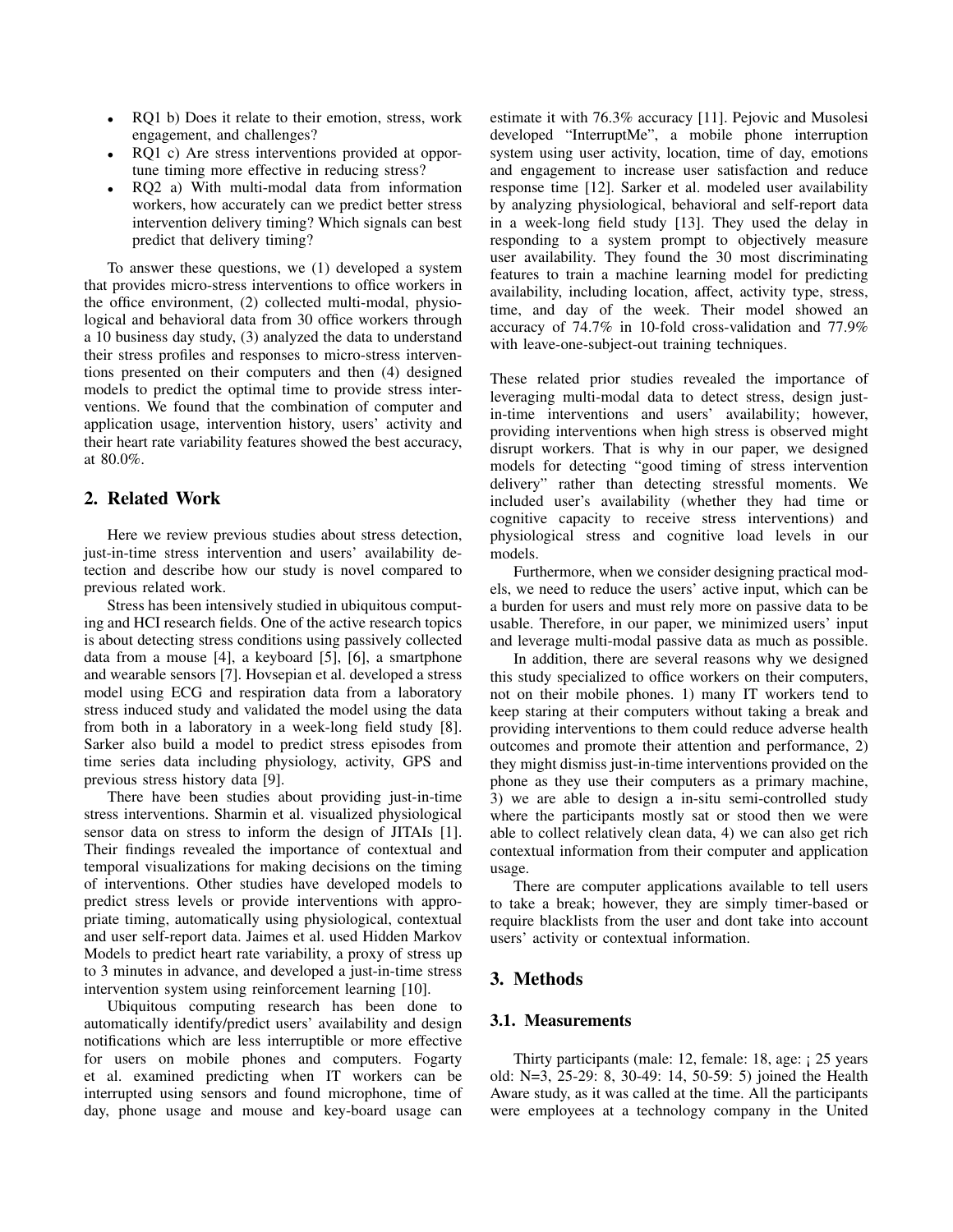States. They were compensated with \$250 giftcard on the study completion.

The study consisted of two parts. The first phase was a five-day emotional state and work profile, activity and physiology monitoring period. The second phase, also lasting five days, continued with activity and physiology monitoring and micro-stress interventions were provided on their computers at work.

3.1.1. First Week. At the beginning of the first week, participants filled out pre-study surveys about gender, marital status, race, age, height, weight, and job titles. They also completed the Perceived Stress Scale (PSS) [14], a wellvalidated screener for stress at the beginning of the study.

During the first week were participants' emotional state, work engagement and challenges surveyed on their computers a few times per hour and whenever participants unlocked their computer screens. The participants sometimes dismissed it and the sampling frequency was lower. Their emotional states were measured with the conventional 2 axes of arousal and valence [15] (-200: less arousal/negative valence) to 200 (more arousal/positive valence) and engagement and challenge were measured with 6 Likert scales (0: Not at all - 5: Extremely). All participants wore an activity tracker (Fitbit, USA) and a heart rate monitor (Zephyr, USA) to monitor their activity, sleep and heart rate and heart rate variability (HRV).In addition, their computer activity (keyboard, mouse, touch panel usage) and application usage (email, website and all applications) were monitored. The sensor and computer activity data were sent to our server and used for further offline analysis.

3.1.2. Second Week. During the second week, the participants continued with activity, sleep, heart rate and computer activity monitoring (no emotion, engagement and challenge monitoring). Our HealthAware application was also installed on their desktop computers to provide interventions (suggestions and recommendations) for stress. The details about the application are described in the next section.

#### 3.2. Micro-stress Intervention Design

The HealthAware application was run in the background of participants' computers throughout the second week of the study.

3.2.1. Stress Intervention. We designed micro-stress interventions which can be done in a short time (¡ 3 minutes). The interventions were grouped into 4 categories (positive psychology, cognitive behavioral, meta-cognitive and somatic practices) and subdivided each category into "individual" and "social" (activities that people perform alone and with others) interventions (5 (interventions per each subcategory) x 2 (individual or social) x 4 (categories)  $= 40$  interventions in total) [16] [17]. See some examples of the interventions in the papers. On each day, the first stress intervention window popped up between 30 and 60 minutes after the first computer activity of the day. After



Figure 1. Example of stress intervention (Individual somatic practice).

that, the stress interventions, chosen randomly from those that had not yet been provided to the participant, were popped up at a randomly chosen time between 90 and 150 minutes after the previous intervention (some studies have shown that human alertness and performance includes ultradian rhythm). Here we show one example of the stress interventions that suggests a quick stretch categorized as an individual somatic intervention (Figure 1). Participants were first asked if this was good timing for receiving a stress intervention using a 7-point Likert scale (1: Extremely bad - 7: Extremely good). If they said "good timing", they were then asked to rate their stress level (1: Not stressed at all - 7: Extremely stressed). They were then provided with a stress intervention and asked to evaluate how much they liked the advice, whether they found it effective or not, and then self-rated their stress level again. We also designed another option of stress interventions; whenever participants wanted to receive interventions, they could also request one by clicking the "stress advisor" button in the HealthAware application. The responses to the interventions were sent to our server and used for further analysis.

# 4. Opportune Intervention Delivery Timing Prediction Model

In this section, we describe machine learning models to predict good or bad timing for providing stress interventions. Note that we did not use participants' self-reported measurements, such as affect, engagement, arousal, and valence because we aimed to fully automate designing this model mostly with passive data. We included both behavioral and physiological features because we wanted to incorporate participants' behavioral availability (whether they had the time or cognitive capacity to receive stress interventions) and participants' physiological stress and cognitive load levels to our models.

## 4.1. Feature Extraction

Based on the measurements described in the section 3.1, we extracted 6 different modalities of participants' physiological and behavioral features from data on week2. Table 1 shows a list of features. We used 1, 2, 5 and 10 minutes prior to the intervention pops-ups as windows with which to compute the features.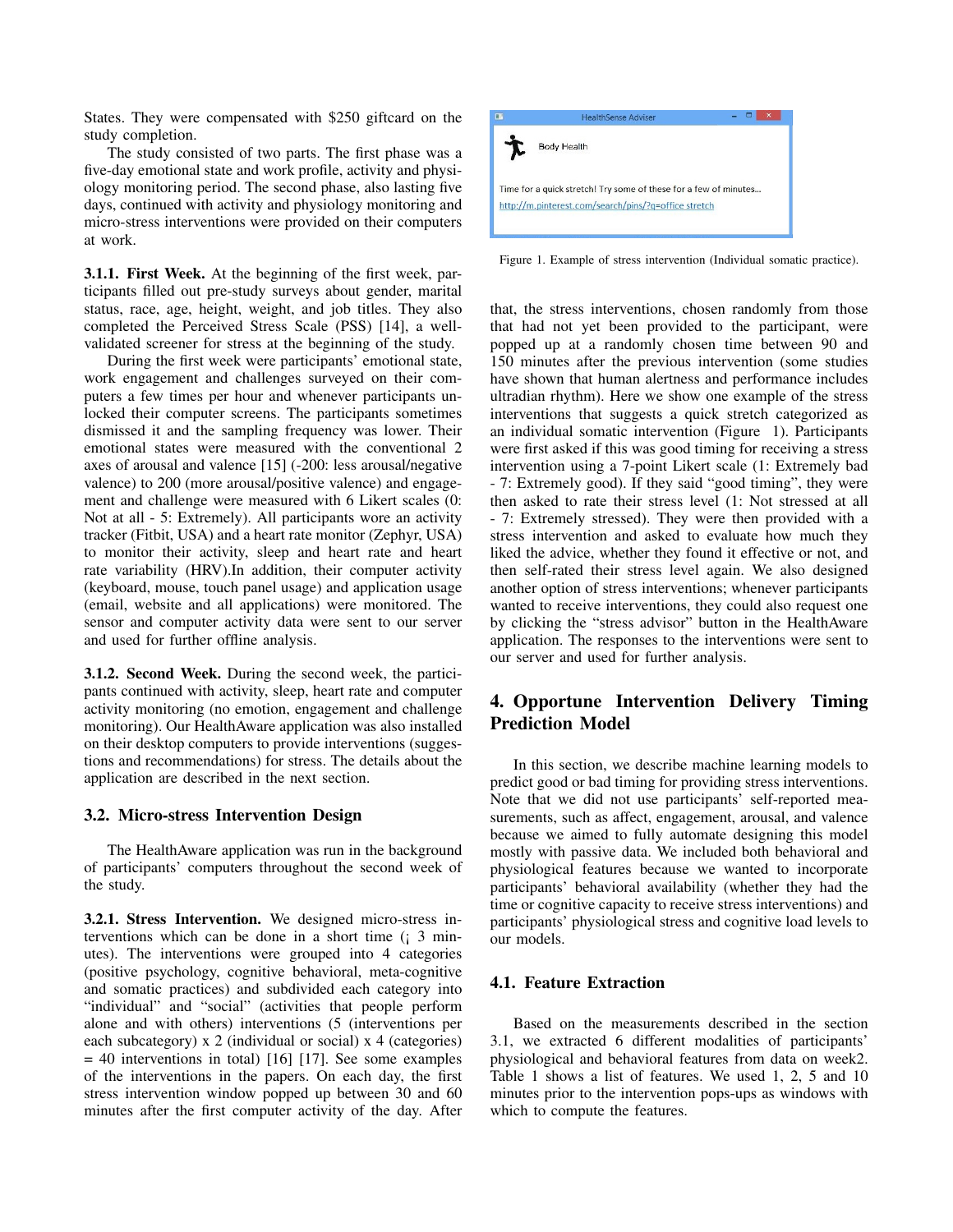TABLE 1. A LIST OF FEATURES FOR TIMING PREDICTION

| <b>Modality</b>          | # of features | <b>Features</b>                                                                                                    |
|--------------------------|---------------|--------------------------------------------------------------------------------------------------------------------|
| Time                     |               | Time and minutes                                                                                                   |
| Heart rate               |               | HeartRate (mean, median, variance), RMSSD (mean, median, variance)                                                 |
| <b>Application Usage</b> | 8             | Email and Calendar usage [seconds] (1, 2, 5, 10 mins before)                                                       |
| Computer Usage           | 12            | Mouse + keyboard + touch panel usage, mouse usage, keyboard usage [seconds] $(1, 2, 5, 10 \text{ mins before})$    |
| Activity                 |               | Last night sleep start time and duration, # of awakenings, Steps yesterday, Steps today                            |
| <b>Stress</b>            |               | # of interventions prior on the day, # of good timing interventions prior on the day, # of voluntary interventions |
| Intervention History     |               | prior on the day, time elapsed since last intervention, time elapsed since last good timing intervention [minutes] |

4.1.1. Heart Rate and Heart Rate Variability. We computed mean, median and variance of heart rate and HRV to capture participants' autonomic nervous activity. For HRV, we used the square root of the mean squared differences of successive NN intervals (RMSSD), which is a well validated measure of time domain HRV features [18] and one of the most robust features historically used to measure autonomous nervous activity.

4.1.2. Computer and Application Usage. We counted mouse, keyboard and touch activities for each of the time windows used in the model. We also used the number of seconds that the primary email and calendar applications in the company were in the foreground window, ending when the user either changed windows or the computer had no keyboard or mouse activity for a period of five minutes. We used only the data for when the computer was actively used. We chose email and calendar applications since they are 2 of the top 3 software applications used by IT workers [19].

4.1.3. Activity. We also included activity features about sleep and steps, because sleep and physical activity are also well validated as to be related to stress levels [20] [21].

4.1.4. Stress Intervention History. From stress interventions, we extracted # of interventions and time latencies from prior interventions provided on the day. To minimize the use of users' active input in the model, we decided to use features (# of voluntary interventions, # of good timing interventions prior on this day and time latencies from prior good timing interventions on the day) which are least burdensome to users and still practical to develop actual models.

## 4.2. Models

We used the participants' answers to a 7-point Likert scale prompt "Is this a good timing?" (1:Very Bad - 7:Very Good timing) and the data the participants missed answering the question to split out data into good timing and bad timing. When they missed responding to the interventions, they were engaged in their tasks and did not want to be interrupted. We defined good timing as answers 5-7 to the good timing prompt and bad timing as missed and 1-3. We obtained 362 sets of data. where 58% of all events were categorized as occurring at a bad timing.



Figure 2. Participants' self-reported emotion and work profiles vs Time in Week 1 (Error bars:  $+/- 1$  Standard Error of the mean).

We compared the following algorithms (1) Neural Network (a two-layer feedforward neural network with 10 hidden layers) (2) Random Forest and (3) Support Vector Machine (radial base function (RBF) Kernel) for each modality of data and all features (the combination of all modalities) which were used in previous stress/availability detection studies. We also applied a multi-kernel learning (MKL) algorithm [22] to all feature data, saw which features showed higher weights on the kernel and integrated different features by simultaneously learning an optimal linear combination of RBF kernels. We used 10-cross validation to repeat training a model with 90% of the data and testing it with the remaining 10% of the data. Within training with 90% of the data, we also used 10-cross validation to optimize parameters. In addition, for algorithms except Random Forest, we used random sampling to balance the numbers of samples for 2 classes. We compared the performance (accuracy and F1 score) of the models with the 6 different modalities of features and all features.

## 5. Results

#### 5.1. Participants' Emotion and Work Profile

During week 1, we surveyed participants' valence, arousal, engagement and perceived challenge at work, subjectively. We examined the difference of the self-reported measures at different times of the day using Linear Mixed-Effect models that use random and fixed effects to account for the repeated measures within participants. (Figure 2).

As we observed individual differences in these selfreported measures, we normalized the data within partici-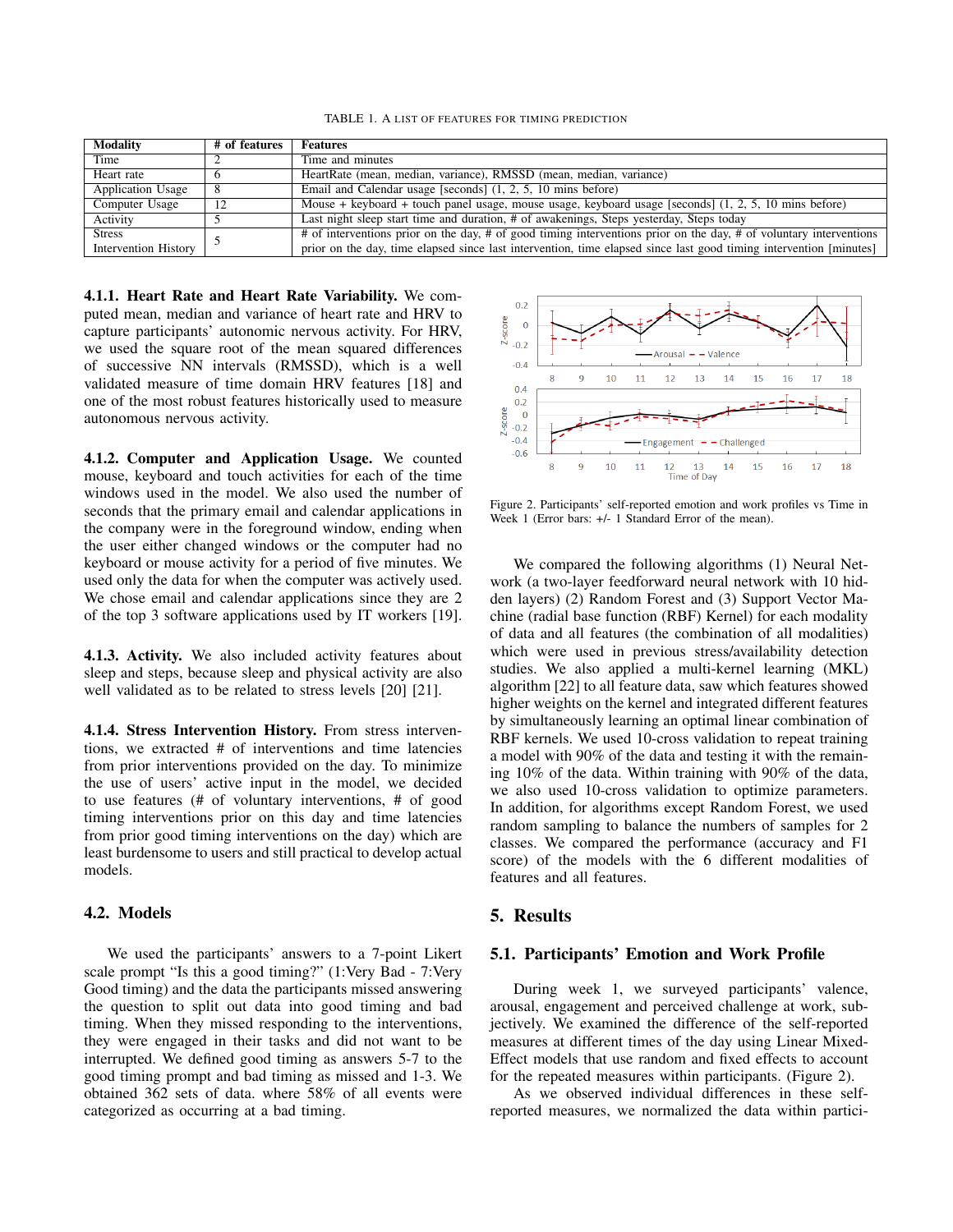

Figure 3. Stress intervention profiles vs Time.

pants (using a z-score transformation). Our results showed that challenge and engagement was lowest at the beginning of the day and highest around 3-4pm ( $p < 0.05$ ) for challenge and 2-3pm for engagement ( $p < 0.05$ ). Valence increased toward the afternoon and dropped at 4pm. Arousal was not statistically different in different times of days but engagement increased in the morning and in the afternoon toward the end of the day except 12-1pm and 6pm.

Overall, averaged PSS, perceived stress scores, at the start of the study among our population was at 13.6, which was around the average compared to the population norm for the same age group (age:18-64, PSS mean: 11.9-14.2) [14].

#### 5.2. Participants' Response to Stress Interventions

Next, we describe stress intervention profiles. First, we examined the responses to stress interventions. Overall, 36% of the stress interventions were rated as good timing (Extremely/very/slightly good timing), 8% were missed and the rest 58% were rated as bad timing. We captured response time from the moment the experience sampling window popped up to the moment participants reacted to it. The response time was not statistically significantly associated with their self-reported timing and stress ratings or PSS scores (a well validated stress measurement tool) at the beginning of the study. We plotted time-series stress intervention profiles (the percentages of good timing, bad timing, neutral, missed and requests) for our users (Figure 3).

In the early morning, the percentage of good timing opportunities for stress interventions (orange line in Figure 3) was higher than for that of suboptimal timing (blue line in Figure 3); however, the perceived percentage of suboptimal intervention timings gradually increased toward the end of the day and the percentages of good timing opportunities decreased once and slightly increased toward 1pm and decreased again. Interestingly, participants requested stress interventions more frequently in the early morning and the early afternoon (2pm) timeframes (green line in Figure 3).

If we compare z-scored averaged self-reported measures on week 1 vs stress intervention profiles on week2, we found engagement and challenge are highly related with the percentages of "Not Good" timing interventions (r=0.83, 0.79) and "missed" interventions  $(r = 0.69, 0.65)$  and inversely related with the percentage of "Good" timing interventions (r= -0.80, -0.74). The percentage of "Requested" interventions was neither related with engagement nor with challenge.

These findings confirm that intervention timing can be an important factor in the design of better intervention delivery and that information about time of day and engagement and challenge are associated with good timing of stress intervention deliver.

Among our micro-stress interventions, somatic individual (e.g. breathing exercise) and social (e.g. taking a walk with someone) interventions were rated as the most preferred (mean: 4.1 and 4.2 out of 7, respectively) and effective (mean: 3.8 and 3.7 out of 7, respectively) of all; however the effectiveness was much lower than likeness. Somatic social intervention also showed the largest percentage of self-reported stress reduction, the difference between preand post- self-reported stress levels, followed by somatic individual intervention. On the other hand, the least likable and least effective interventions were social positive psychology. Likeness and effectiveness for somatic individual and social interventions were statistically higher than for social positive psychology. Effectiveness was statistically higher at 10 am and 1pm than 5pm (lowest) ( $p < 0.05$ ) respectively, Linear Mixed-Effects Models).

We also analyzed if participants' self-reported likeness and effectiveness were higher when the interventions were provided at good timing. In our study, we collected selfreported likeness and effectiveness only when participants rated good or neutral timing and they requested stress interventions voluntarily. Therefore, we compared their likeness and effectiveness among the following 3 cases: (1) good timing (2) neutral timing (3) voluntary request (Linear Mixed-Effects Models). Effectiveness was higher when interventions were provided at good timing (mean: 3.4) than at neutral timing and voluntarily (mean: 3.2, 3.3, respectively). The average likeness was highest when the interventions were provided voluntarily (3.8), followed by when rated good timing (3.7) and rated neutral timing (3.6); however, we could not find statistical significant differences. These results suggest providing stress interventions at opportune timing could become more effective.

Furthermore, participants with higher PSS scores (stress scores measured in the pre-study survey) showed higher averaged likeness scores for stress interventions (correlation analysis,  $r = 0.40$ , statistically significant  $p < 0.05$ ). In other words, participants were experienced higher levels of stress did like getting the stress interventions.

#### 5.3. Predicting Stress Intervention Timing

Table 2 shows a summary of our model's performance in predicting good intervention timing with the different modalities of model features (accuracy and F1 score). Random Forest showed the best results, followed by SVM. In comparing different modalities, the combination of all features showed the best results. Different algorithms showed slightly different orders of performance in different features.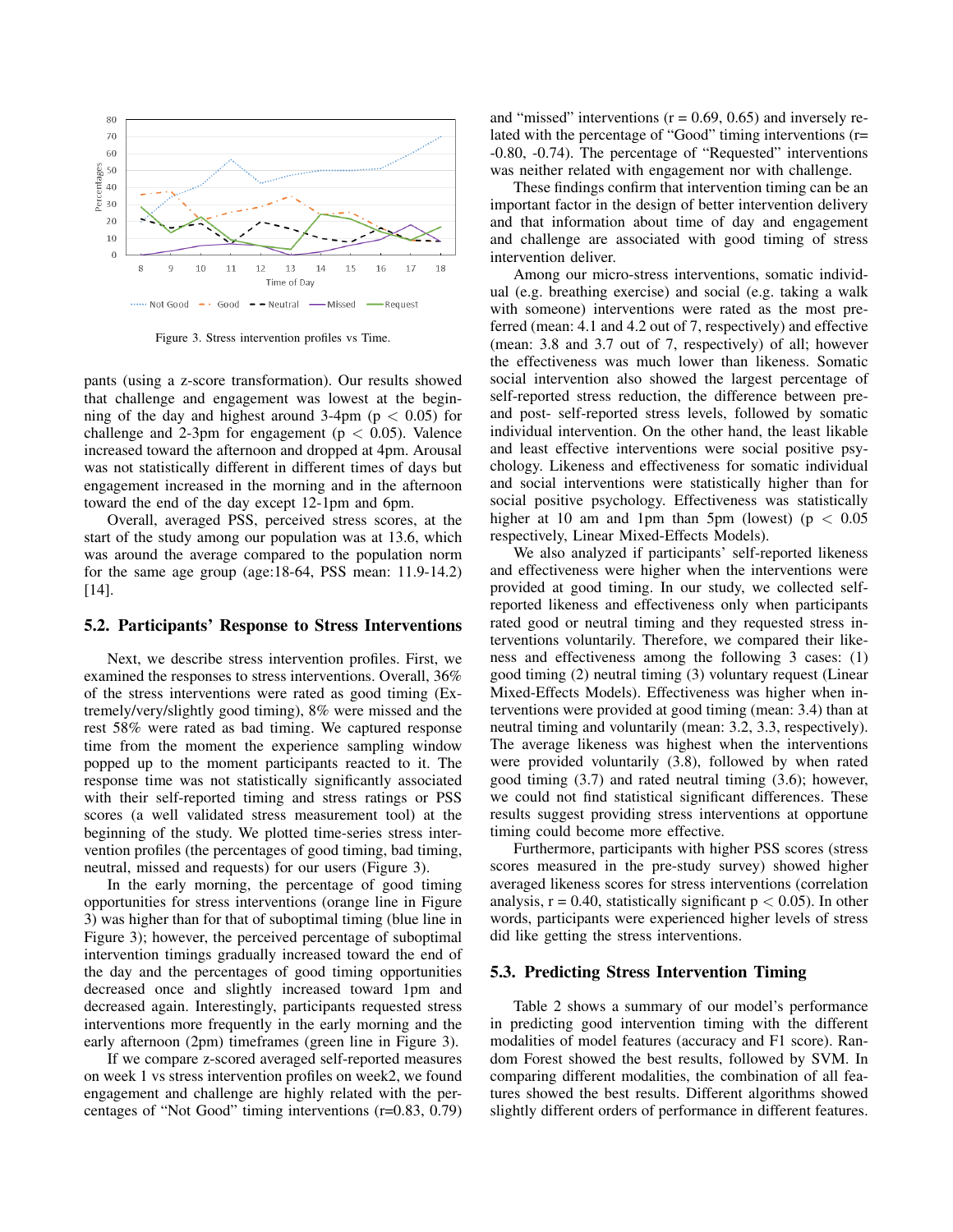|                                       | <b>Neural</b><br><b>Network</b> |      | <b>SVM</b><br>(RBF kernel) |      | <b>Random</b><br><b>Forest</b> |      |
|---------------------------------------|---------------------------------|------|----------------------------|------|--------------------------------|------|
| <b>Modality</b>                       | Acc                             | F1   | Acc                        | F1   | Acc                            | F1   |
| Time                                  | 50.9                            | 0.49 | 60.1                       | 0.60 | 61.7                           | 0.51 |
| <b>Stress</b><br>intervention history | 62.4                            | 0.61 | 60.6                       | 0.60 | 65.2                           | 0.55 |
| Computer usage                        | 56.0                            | 0.53 | 58.3                       | 0.55 | 58.7                           | 0.48 |
| <b>Activity</b>                       | 52.9                            | 0.53 | 69.3                       | 0.69 | 72.0                           | 0.70 |
| <b>Heart</b> rate                     | 56.7                            | 0.59 | 56.3                       | 0.53 | 64.3                           | 0.50 |
| <b>Application usage</b>              | 55.9                            | 0.53 | 60.1                       | 0.60 | 64.2                           | 0.55 |
| All                                   | 66.7                            | 0.63 | 64.3                       | 0.64 | 71.7                           | 0.53 |

TABLE 2. A SUMMARY OF PERFORMANCE IN PREDICTING GOOD INTERVENTION TIMING

In random forest and SVM, activity features showed the best performance, followed by stress intervention history. In neural networks, stress intervention history features were the best and heart rate features were the second.

#### 5.4. Finding the Better Contributing Features

With MKL SVM, we obtained 80.0% accuracy with F1 score 0.80. Figure 4 showed the top features with highest average kernel weights for SVM. Computer usage, calendar and email usage, intervention history, activity and heart rate variability features highly contributed to the model.

We also considered including participants' voluntarily chosen stress intervention requests from the app or including participants' neutral rating for the stress intervention timing as good timing indicators and computed the performance of the good intervention timing prediction models based on these labeled data. The results showed that accuracy for all features using multi kernel SVM was 71.4 % (F1 score:  $0.71$ ) and  $59.8\%$  (F1 score: 0.58). The performance was better in the model using labels excluding voluntary stress intervention requests or neutral rating as good timing (80%, 0.8).

## 6. Discussion

## 6.1. Stress and Intervention Profiles

Our stress intervention profiles showed that the highest intervention acceptance rate (orange line in Figure 4) occurred at the beginning of the day, with a decreasing trend throughout the day except a peak around 1pm, which can be considered similar to previous findings where interruptions in the early stages of tasks are the least disruptive. This trend is inversely related with the trend of engagement and challenge. We observed slight increases of the intervention acceptance rate around noon when people tended to take breaks for lunch. We also found increases of requested interventions from 2pm to 3pm (green line). It is also known that there is a post-lunch dip in circadian rhythm that lowers performance and increases sleepiness. That could explain why people were amenable to interventions around or after noon [23]. At the end of the day, we assumed our participants wanted to finish their work before they left for



Figure 4. Kernel Weights for good timing prediction.

home, rather than receiving the stress interventions (highest engagement and challenge at the end of the day (Figure 2). Therefore, if we designed better intervention delivery carefully around 2-3pm, we would most likely be able to increase acceptance rates. We also confirmed that selfreported engagement profile was consistent with the focus profile of IT workers from a previous study [24].

Some previous papers used response time to interruptions as an objective user availability measure [12]; however, in our analysis, we did not find the relationship between response time and self-reported user availability. This might be because, in our in-situ study, we did not set up our users' natural work environment to ask participants to respond to the notifications we sent as quickly as possible; however, participants with higher perceived stress levels at the start of the study self-reported wanting to receive the interventions more frequently. This implies that people with higher stress could be more open to receive interventions.

As described in [25], "Poor engagement and burden are likely to hinder intervention effectiveness. Burden is an indication that intervention requirements exceed the momentary personal resources of the participant." In our study, participants found our interventions more effective when they were provided at good timing than at neutral timing. With more data, the results could be statistically significant. In addition, participants preferred somatic interventions consistently with previous finding [16].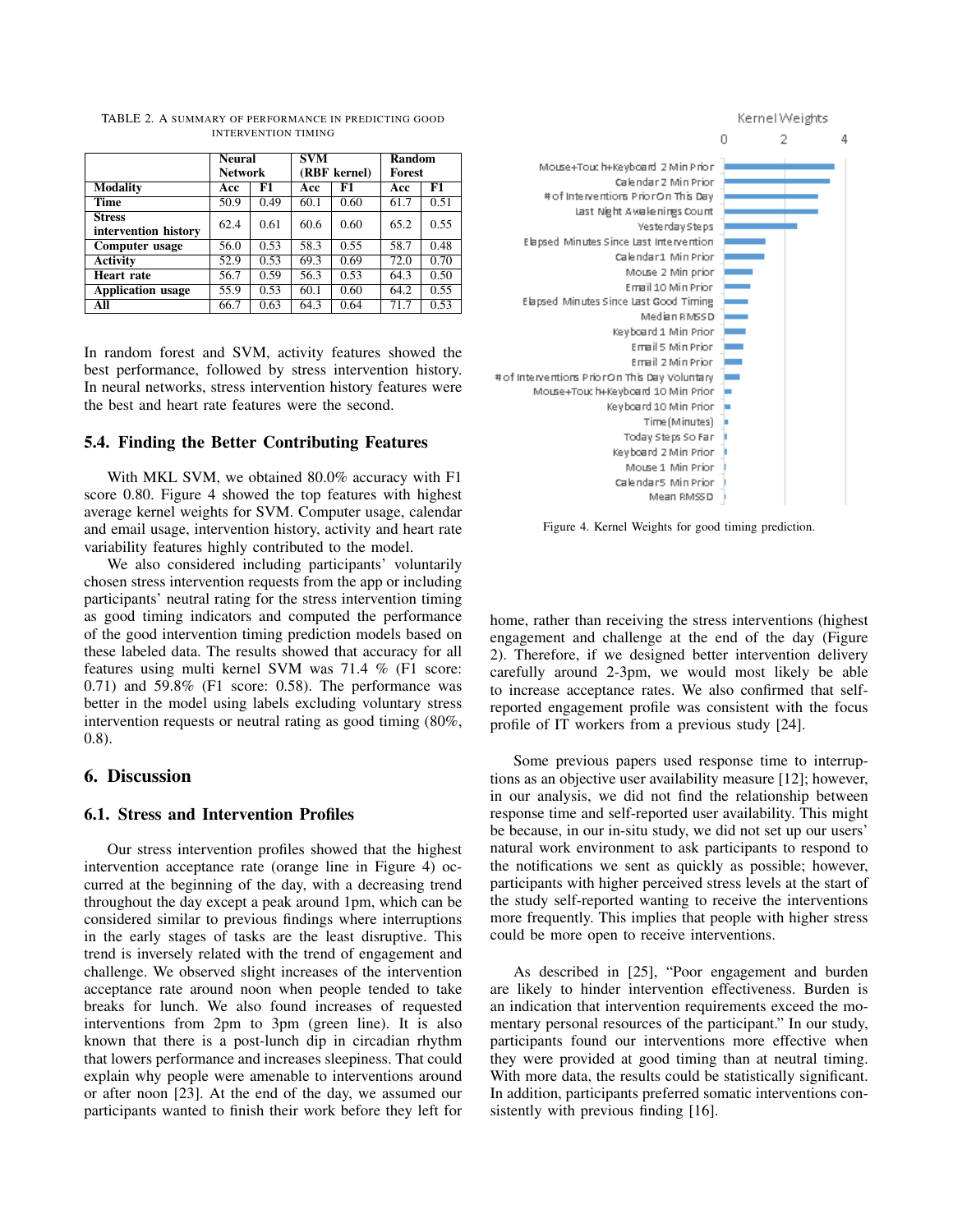## 6.2. Good Timing Prediction for Stress Interventions

Our results showed that computer and application usage, intervention history, and activity are the top features in predicting better intervention delivery timing. We also found HRV (median and mean RMSSD) could help explain predicting opportune timing to receive interventions.

We discuss similarities and discrepancies between our findings and previous findings. Computer and application usage 1 or 2 minutes prior affected the model. Consistent with previous findings, mouse and keyboard usage is one of the strongest predictor to user availability or stress [26] [27]. As previous study showed, our data also showed that email use decreases heart rate variability that can be a sign of high cognitive load or high stress [28]. Activity features such as yesterday steps and last night awakening count could affect users' stress baseline of the day. "Steps today" could tell us how long they have been sitting. If they walk around for attending meetings or meeting their colleagues, they might rather prefer focusing on their work without trying stress interventions.

Our results also indicated heart rate variability features contribute to predicting opportune timing. Hovsepian et al. found heart rate features (e.g. 80th Percentage of RR Intervals and mean of RR Intervals from ECG) contribute to recognize stress [8]; however our model is not designed to recognize stress, but rather recognize good timing to receive stress interventions, where people's stress level is high but their cognitive load is low and they are available to be interrupted. Heart rate variability could help explain automatic stress responses as well as cognitive load [29] [30]. Another study found heart rate variability feature (median absolute deviation, a measure of ECG variability) was the one of the best predictors for cognitive load [31]. Jaimes et al. used heart rate variability as an objective physiological stress marker to optimize stress interventions using a Hidden Markov Model and a reinforcement learning model [32] [10].

In addition, we also considered building models using only passive data without using any of users' active input (users' responses to stress interventions (e.g., good or bad timing ratings)). The model with intervention history including only # of interventions prior on this day, # of voluntary interventions, and time elapsed since last intervention reduced the performance to predict opportune timing (random forest: accuracy 60.6%, F1 score 0.45, with all features, MKL SVM: 61.1%, F1 score 0.59). Therefore, we showed that some users' input which is less burdensome than their self-reported mood helps improve the model performance.

## 6.3. Limitations and Future Work

Regarding limitations and future work in this paper, the length of our study (10 days) and the number of the participants (N=30) are limited. The results from the 5-day intervention period could be biased by the novelty effect. Second, We provided interventions with random timing; however the responses to the interventions could include delayed effect of earlier interventions. Third, We built general models for predicting the optimal timing for delivering stress interventions. However, if we collect longer-term data and consider inter-individual differences in stress related behaviors and physiological responses, we could improve the performance of our models. We are also able to build a model to predict self-reported effectiveness of interventions. In the study, we measured heart rate using a chest-band sensor which can be a burden for users. In designing more practical system as a next step, a wrist band heart rate sensor or non-contact physiological sensing with a camera on the computer would be less burdensome but it can be more sensitive to noise. In addition, other modalities of measurement could also be used for this system to improve performance, such as the user's calendar information including deadlines and meetings [33].

# 7. Conclusions

In this paper, we developed a micro-stress intervention system for IT office workers, studied 30 IT office workers for 10 days, and examined their work patterns, emotion and stress profiles and responses to stress interventions by monitoring their computer and application usage, sleep, activity patterns and heart rate, as well as micro-stress intervention history provided through our desktop software application.

We examined our participants' likeness/effectiveness to the interventions and temporal patterns of stress intervention acceptance/rejection. We also analyzed the relationships among their self-reported responses to the interventions as well as response time as a objective measure and perceived stress levels.

IT workers' reported challenge levels were lowest in the morning and elevated with a peak at 4pm at work; their voluntary stress intervention requests were highest at 2pm. Our participants preferred individual and social somatic interventions and social somatic intervention showed the largest self-reported stress reduction after they received them. People with higher perceived stress levels also showed higher self-reported stress intervention acceptance rates. They also reported high effectiveness in stress interventions when they were delivered at opportune timing.

We also developed machine learning models to predict good/bad timing to provide stress interventions using multimodal data. We found that a combination of the features (mouse and keyboard usage, application usage, stress intervention history, activity, and heart rate variability) was best and provided 80.0% accuracy (F1 score : 0.8) using a multikernel support vector machine algorithm in predicting good or bad timing of the interventions for stress.

We believe that our results provide the first, basic and practical information on stress intervention timings in the workplace and that these findings could help designers of just-in-time, closed-loop, stress intervention systems.